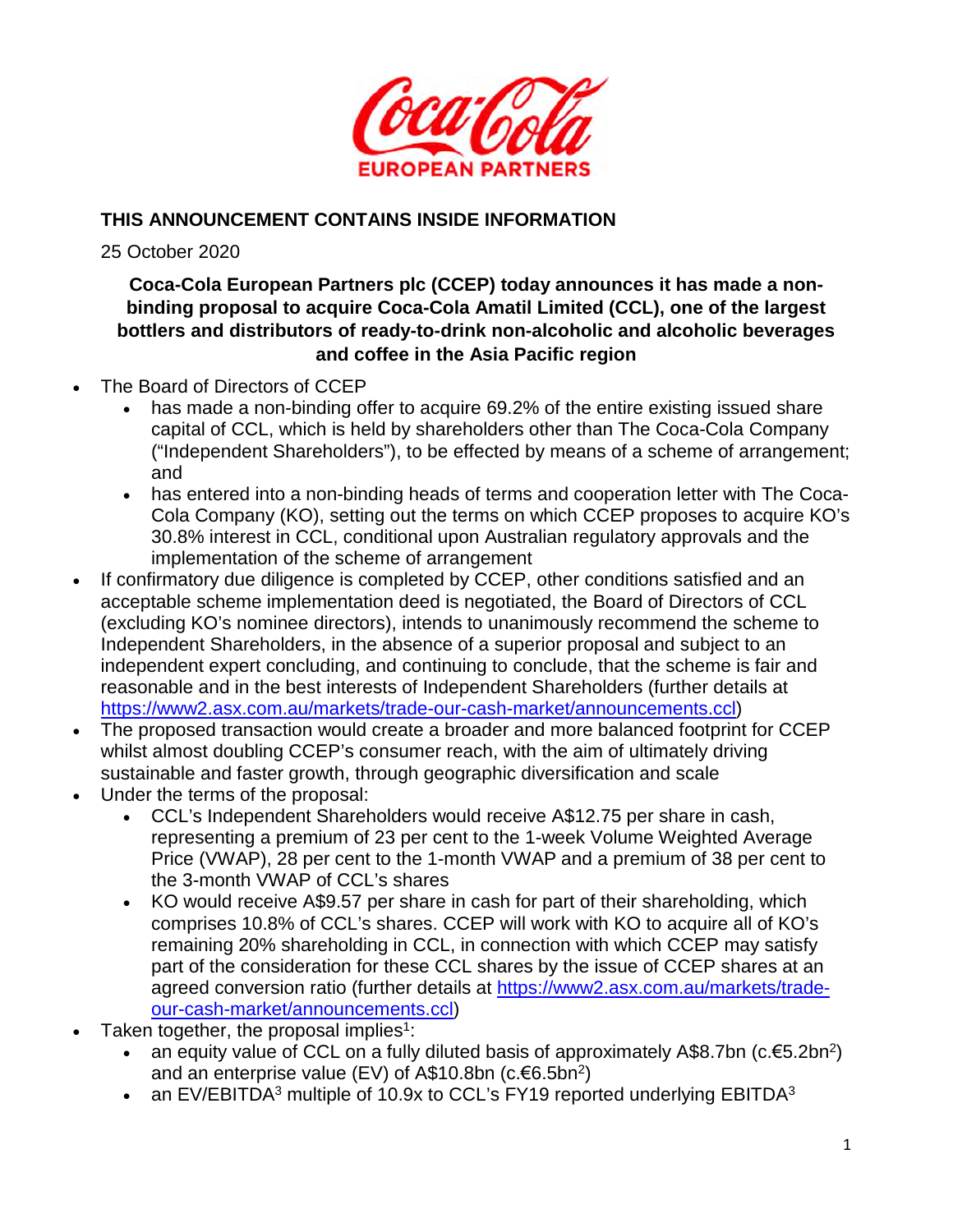

- The proposed transaction is subject to the satisfactory completion by CCEP of confirmatory due diligence, which is underway, and the entry into a scheme implementation agreement between CCEP and CCL which will set out more detailed terms and conditions for the implementation of the proposed transaction. There is therefore no certainty, at this stage, that a binding transaction will take place and as such, further updates will be provided in due course
- This announcement does not constitute a proposal to make a takeover bid for CCL for the purposes of section 631 of the Australian Corporations Act 2001
- Investor and analyst conference call today at 22:00 GMT; 23:00 CET; 6 p.m. EDT

*<sup>1</sup>Based on the closing share price per CCL share the day before this announcement of A\$10.75 being applied to KO's remaining 20% interest in CCL; <sup>2</sup>A\$ to € exchange rate of 0.6002; <sup>3</sup>Earnings before interest, tax, depreciation and amortisation (post AASB-16)* 

#### **Advisers**

Rothschild & Co are acting as lead financial adviser and Credit Suisse are acting as financial adviser to the Affiliated Transaction Committee (ATC) of the Board of Directors of CCEP. Slaughter and May and Corrs Chambers Westgarth are acting as legal counsel, to CCEP.

#### **Conference call**

CCEP is hosting a conference call with investors and analysts to discuss this announcement today at 22:00 GMT; 23:00 CET; 6 p.m. accessible via www.cocacolaep.com in the 'Investors' section.

The call will be accompanied by a presentation. An audio replay in downloadable digital format and a transcript of the call will be available on the website as soon as possible following the call.

#### **Enquiries**

Clare Wardle, General Counsel and Company Secretary: secretariat@ccep.com

Investor Relations: Sarah Willett: sarah.willett@ccep.com +44 7970 145 218

Media:

Simon Evans: simon.evans@portland-communications.com +44 7812 590 682

Peter Brookes: pbrookes@citadelmagnus.com +61 407 911 389

Brett Clegg: bclegg@citadelmagnus.com +61 487 436 985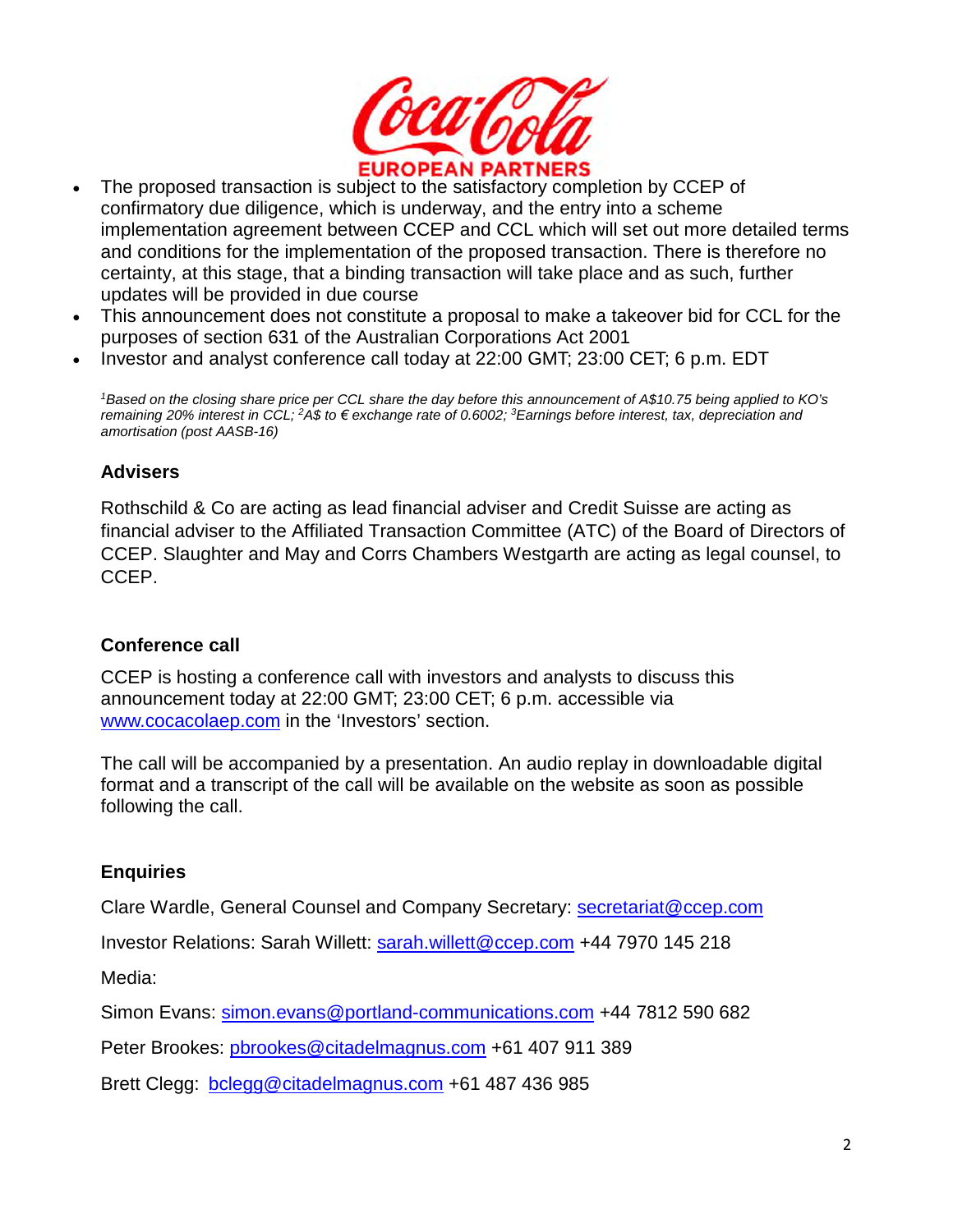

#### **About CCEP (LEI 549300LTH67W4GWMRF57)**

Coca-Cola Europeans plc is a leading consumer goods company in Western Europe, making, selling & distributing an extensive range of non-alcoholic ready to drink beverages & is the world's largest Coke bottler based on revenue. CCEP serves a consumer population of over 300 million across Western Europe, including Andorra, Belgium, continental France, Germany, Great Britain, Iceland, Luxembourg, Monaco, the Netherlands, Norway, Portugal, Spain & Sweden. The Company is listed on Euronext Amsterdam, the New York Stock Exchange, London Stock Exchange & on the Spanish Stock Exchanges, trading under the symbol CCEP. For more information about CCEP, please visit www.cocacolaep.com & follow CCEP on Twitter at @CCEP.

### **About CCL**

Coca-Cola Amatil Limited (including subsidiaries, group entities and related bodies corporate) is one of the largest bottlers and distributors of ready-to-drink non-alcohol and alcohol beverages and coffee in the Asia Pacific region. CCL is the authorised bottler and distributor of KO's beverage brands in Australia, New Zealand, Fiji, Indonesia, Papua New Guinea and Samoa. CCL directly employs around 12,000 people and indirectly creates thousands more jobs across the supply chain, partnering with key suppliers to bottle, package, sell and distribute its products. With access to around 270 million potential consumers through more than 630,000 active customers CCL is committed to leading through innovation, building a sustainable future and delivering long-term value, both to shareholders and to society.

CCL delivered FY19 revenue and EBITDA<sup>2</sup> of A\$5.1bn (c.€3.1bn<sup>1</sup>) and A\$1.0bn (c.€0.6bn<sup>1</sup>) respectively, of which approximately three-quarters is generated by Australia and New Zealand

For more information, visit www.ccamatil.com

*<sup>1</sup>A\$ to € average FY19 exchange rate of 0.6209; <sup>2</sup>Earnings before interest, tax, depreciation and amortisation (post AASB-16)* 

#### **No incorporation of website information**

*The content of the websites referred to in this announcement is not incorporated into and does not form part of this announcement.*

### **Forward-Looking Statements**

*This document contains statements, estimates or projections that constitute "forward-looking statements" concerning the financial condition, performance, results, strategy and objectives of CCEP and its subsidiaries*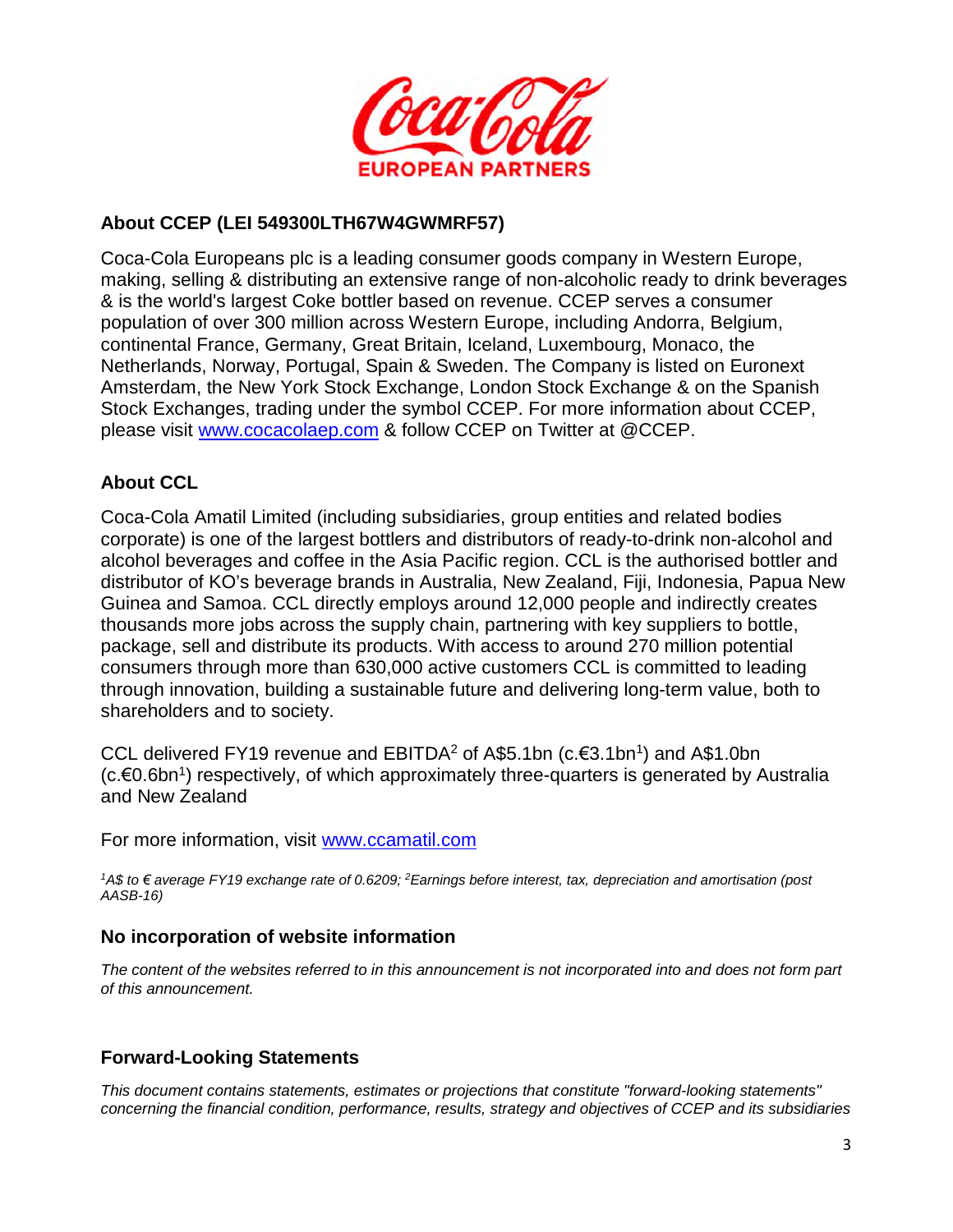

*(together "CCEP") and CCL and its subsidiaries (together "CCL") and the integration of CCL into CCEP. Generally, the words "believe," "expect," "intend," "estimate," "anticipate," "project," "plan," "seek," "may," "could," "would," "should," "might," "will," "forecast," "outlook," "guidance," "possible," "potential," "predict," "objective" and similar expressions identify forward-looking statements, which generally are not historical in nature.* 

*Forward-looking statements are subject to certain risks that could cause actual results to differ materially from CCEP's and CCL's historical experience and present expectations or projections, including with respect*  to the acquisition of CCL by CCEP (the "Acquisition"). As a result, undue reliance should not be placed on *forward-looking statements, which speak only as of the date on which they are made. These risks include but are not limited to:* 

*1. those set forth in the "Risk Factors" section of CCEP's 2019 Integrated Report / Annual Report on Form 20-F, including the statements under the following headings: Packaging (such as marine litter); Perceived health impacts of our beverages and ingredients, and changing consumer preferences (such as sugar alternatives); Legal, regulatory and tax change (such as the development of regulations regarding packaging, taxes and deposit return schemes); Market (such as disruption due to customer negotiations, customer consolidation and route to market); Cyber and social engineering attacks; Competitiveness and transformation; Climate change and water (such as net zero emission legislation and regulation, and resource scarcity); Economic and political conditions (such as continuing developments in relation to the UK's exit from the EU); The relationship with KO and other franchisors; Product quality; and Other risks, such as widespread outbreaks of infectious disease including the adverse impact that the COVID-19 pandemic and related social distancing measures implemented in many of our markets, and any associated economic downturn, may have on our financial results, operations, workforce and demand for our products;* 

*2. those set forth in the "Principal Risks" section of CCEP's 2019 Integrated Report / Annual Report on Form 20-F, as updated in CCEP's Results for the six months ended 26 June 2020 & COVID-19 update and including principal risks under the additional headings: Business continuity; People; and Stakeholders; 3. those set forth in the "Business and Sustainability Risks" section of CCL's 2019 Annual Report* 

*including the statements under the following headings: Beverage industry risks; Economic and political risks; Cyber risk; The KO and other brand partners relationship risk; Risk connected with loss of value to society; Regulatory risks; Climate change risk; Malicious product tampering risk; Litigation risk; Supply chain risk; Business interruption risk; Workplace Health and Safety risk; Foreign exchange risk; Quality risk; and People risk; and* 

*4. risks and uncertainties relating to the Acquisition, including the risk that the businesses will not be integrated successfully or such integration may be more difficult, time-consuming or costly than expected, which could result in additional demands on CCEP's resources, systems, procedures and controls, disruption of its ongoing business and diversion of management's attention from other business concerns; the possibility that certain assumptions with respect to CCL or the Acquisition could prove to be inaccurate; the*  failure to receive, delays in the receipt of, or unacceptable or burdensome conditions imposed in connection with, all required regulatory approvals, shareholder approvals and the satisfaction of closing conditions to the *Acquisition; ability to raise financing; the possibility that CCEP and CCL fail to agree upon a scheme implementation agreement; the potential that the Acquisition may involve unexpected liabilities for which there is no indemnity; the potential failure to retain key employees of CCEP and CCL as a result of the proposed Acquisition or during integration of the businesses and disruptions resulting from the proposed Acquisition, making it more difficult to maintain business relationships; the potential if the Acquisition is not completed in a timely manner or at all for (i) negative reaction from financial markets, customers, regulators, employees and other stakeholders, (ii) loss of time spent on an unsuccessful Acquisition, and (iii) litigation related to the Acquisition.* 

*The full extent to which the COVID-19 pandemic will negatively affect CCEP and/or CCL and the results of their operations, financial condition and cash flows will depend on future developments that are highly*